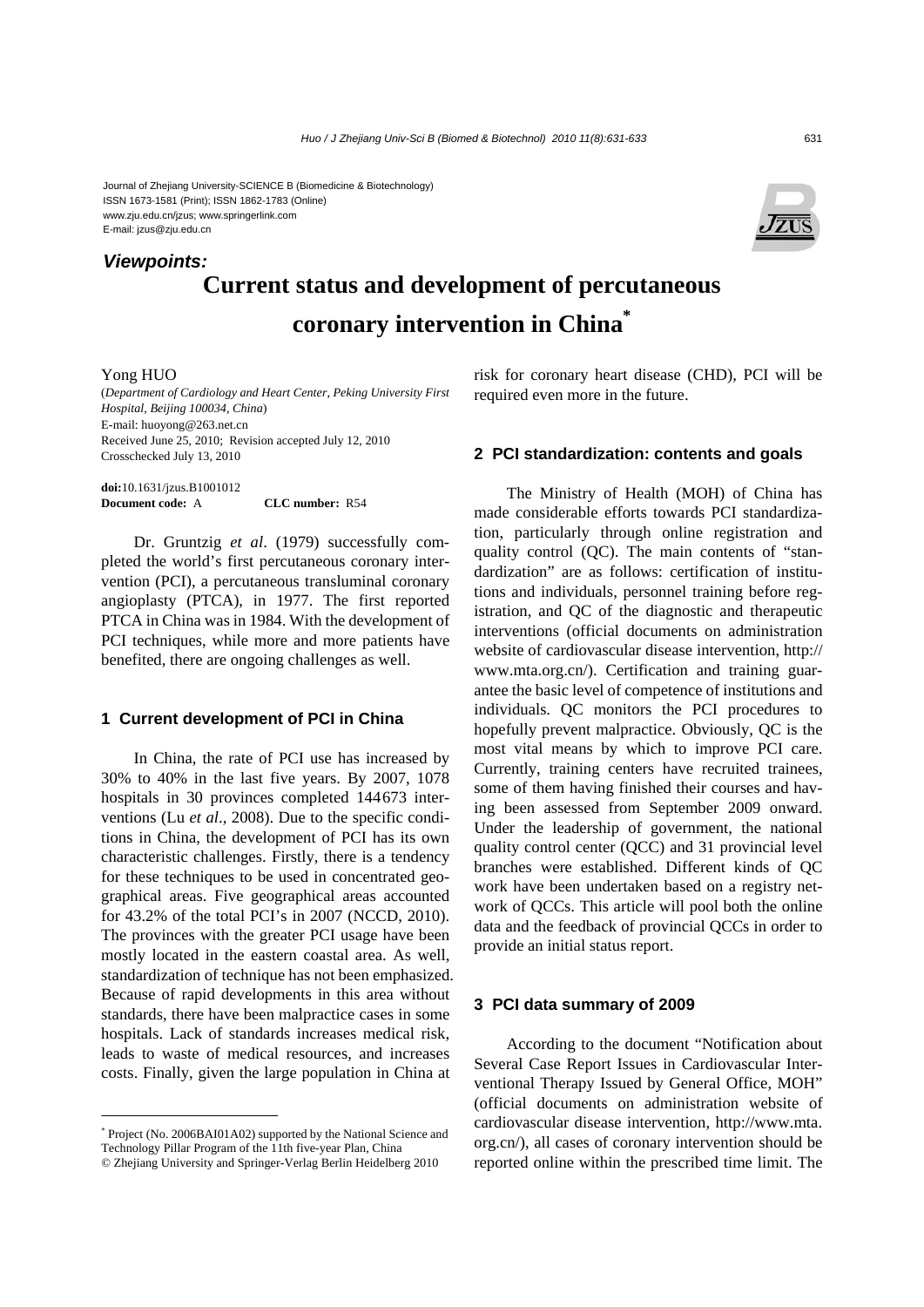quantity and quality of online case reports will be used to qualify the interventional medical center or the training center. For this first year of direct online reporting, all the cases performed after July 1st in 2009 should be reported in 7 d, and those before July 1st could be reported before Dec. 31st, 2009. In fact, the report deadline was postponed reasonably. By February 2010, a total of 175591 cases were reported online nationwide. Among them, 9% (*n*=15241) were performed in Beijing, 9% (*n*=15239) in Guangdong Province, 7% (*n*=13035) in Shandong Province, 6% (*n*=10831) in Shanghai, 6% (*n*=10329) in Henan Province, and 6% (*n*=10200) in Liaoning Province. About 43% of cases were reported from these six regions, indicating that cases were highly concentrated in a few of the more developed regions. However, there has been less concentration compared to a few years ago. For example, 15.4% cases were from Beijing in 2007. In the completed online database containing 169727 cases, excepting the Xinjiang Uygur Autonomous Region, 246756 stents were implanted. The average stent number of each patient is 1.45 (from 0.44 in Gansu Province to 1.95 in Hainan Province). Among them, 95.9% (*n*=236667) were drug-eluting stents (from 80.7% in the Inner Mongolia Autonomous Region to 99.9% in the Ningxia Hui Autonomous Region). Of these stents, 22.2% (*n*= 54892) were foreign made (from 3.6% in the Inner Mongolia Autonomous Region to 50.3% in Sichuan Province). The number of mortalities was 559 (0.32%). The number of severe complications during or after the procedure was 1503 (0.86%) (database on administration website of cardiovascular disease intervention, http://www.mta.org.cn/).

For many reasons, there might be missing cases of interventional therapy or death. The national QCC sent questionnaires to provincial QCCs to help confirm the numbers of missing cases, dead cases, and cases from non-qualified medical centers. This investigation received active feedback from all the provincial QCCs. Also, the data from 17 army hospitals were added in support of MOH, People's Liberation Army General Logistics Department. Thus, there were 235078 cases in total. Besides 74.6% of cases (*n*=175591) reported directly online, 14.0% cases (*n*=32885) were missed, and 4.2% cases (*n*=9707) were performed by non-qualified hospitals. Of all cases, 7.2% (*n*=16895) were reported from 17 army hospitals.

All these 175591 cases were reported by 4389 physicians from 1015 online registered hospitals, although not all of them were qualified. Because the qualification of coronary intervention admission of medical institutions and individuals is still in progress, the number of qualified institutions and individuals is not available yet. Among these 1015 hospitals, more than 140 hospitals did not report any cases, 4 hospitals reported more than 2000 cases (total *n*=16704), 22 hospitals reported 1000 to 2000 cases (total *n*=28969), 50 hospitals reported 500 to 1000 cases (total  $n=34138$ ), and 161 hospitals reported 200 to 500 cases (total *n*=50665). Thus, most cases were performed in more than 200 hospitals with case numbers exceeding 200.

## **4 Evaluation of PCI status in 2009**

Based on the registry data of 2009, we found that the PCI case number had increased steadily. The quality of PCI estimated by death rate and incidence of severe complications was very good. In order to improve the quality further, we still need to pay much more attention to the problems resulting from rapid advances in PCI.

Since first calculated systemically in 2006 (NCCD, 2010), the national PCI case number has increased by 25% to 30% per year. According to the published data, 144673 cases were performed in 2007, a 28.5% increase compared to 112580 cases in 2006. About 182312 cases were performed in 2008 (Yuan *et al*., 2010), a 26.0% increase compared to 2007. About 240000 cases were performed in 2009, 31.6% higher than in 2008. Despite increases in case numbers, both the procedure related mortality and complication rate were kept at a reasonable low level. Mortalities reported online were 559, which was 0.32% of the total and ranged from 0 to 0.87% in different provinces. If missing reports of deaths are added, the number of the total mortality cases is 777, 0.33% of all the documented 235078 cases. The incidence of severe complications was 0.85% (0.5% and 0.35% for during and post procedure, respectively).

The main problems of online case registry and OC are as follows:

1. Data integrity. Both missing reports and false reports exist. Some cases were missed, and some diagnostic procedures, such as angiography and intravascular ultrasound (IVUS), were reported as therapeutic procedures. Since the process of intervention qualification is not yet completed, each case should be reported no matter if it was performed in a